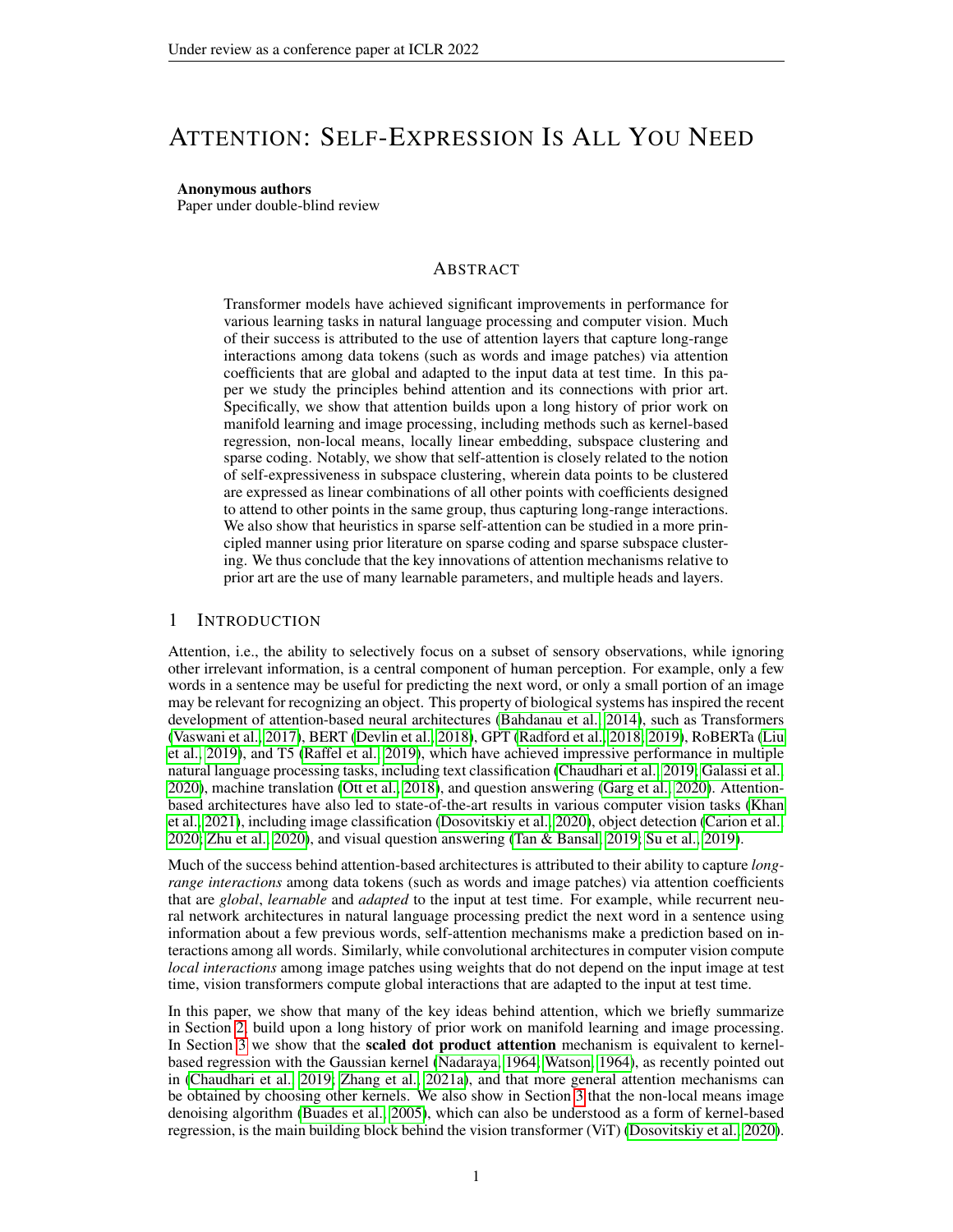As a consequence, we argue that the key innovation of attention relative to kernel-based regression is not on its ability to capture global long-range interactions that are adapted to the input data (something that non-local means already does), but rather on the use of many learnable parameters for defining attention. In contrast, classical kernel methods typically tune only the kernel bandwidth.

In Section [4](#page-5-0) we establish several connections between **masked attention** and Locally Linear Embedding (LLE) [\(Roweis & Saul, 2000;](#page-10-10) [2003\)](#page-10-11). Specifically, we show that LLE learns a low-dimensional representation of a dataset using a *masked self-attention mechanism* where the masks are defined by the nearest neighbors of a data point. The resulting coefficients are not constrained to be nonnegative, thus allowing for both positive and negative attention. Moreover, they depend explicitly on multiple data tokens, unlike attention coefficients which depend only on a pair of tokens. We also show that LLE's training objective can be interpreted as a *fill in the blanks* self-supervised learning objective. However, a key limitation of LLE is that its local neighborhood is pre-specified, so a data point cannot attend to any other point. This issue is resolved by self-expressiveness, which connects every point to every other point and uses sparse regularization to reveal which points to attend to.

In Section [5](#page-6-0) we show that **self-attention** is closely related the notion of self-expressiveness of [El](#page-9-9)[hamifar & Vidal](#page-9-9) [\(2009;](#page-9-9) [2013\)](#page-9-10); [Vidal et al.](#page-10-12) [\(2016\)](#page-10-12), wherein the data points to be clustered are expressed as linear combinations of other points with global coefficients that are adapted to the data and capture long-range interactions among data points. Such self-expressive coefficients are then used to define a data affinity matrix which is used to cluster the data. A first difference between self-attention and self-expressive coefficients is that the latter are not restricted to be non-negative, thus allowing for both positive and negative attention. A second difference is that self-expressive coefficients are not defined as a function of the tokens parametrized by learnable weights. Instead, the coefficients are learned directly using an unsupervised loss. A third difference is that self-expressive coefficients are typically regularized to be sparse or low-rank. As a consequence, we argue that the key innovation of self-attention relative to self-expressiveness is neither in its ability to capture global long-range interactions that are adapted to the data nor in the ability to learn such interactions (something that self-expressiveness already does), but rather on the fact that attention mechanisms use multiple attention-heads in parallel and are stacked into deep architectures.

We conclude with **future directions** on how to improve self-expressiveness using self-attention and vice versa. For example, we argue that the use of sparse regularization in [\(Elhamifar & Vidal, 2009;](#page-9-9) [2013\)](#page-9-10) to automatically select the most relevant coefficients is a more principled way of handling a large number of tokens than restricting attention to arbitrary local neighborhoods, as done e.g., in criss-cross attention [\(Huang et al., 2019\)](#page-9-11). To achieve this, we suggest unrolling the sparse encoding mechanism in order to induce sparse attention maps through multiple layers of attention. We conjecture this may not only improve self-attention-based architectures through the use of sparse regularizers on the attention coefficients, but also improve subspace clustering methods by using self-attention, as recently proposed in [\(Zhang et al., 2021b\)](#page-11-2). This could also allow one to extend subspace clustering methods to nonlinear manifolds by stacking multiple layers of self-expressiveness.

# <span id="page-1-0"></span>2 TRANSFORMERS, ATTENTION AND SELF-ATTENTION

### 2.1 TRANSFORMER

The transformer architecture was originally designed for processing data sequences, e.g., a sequence of words in a sentence. As shown in Figure [1,](#page-1-1) each element of the sequence is first mapped to a vector space through a suitable embedding, e.g., a Word2vec embedding of a word. Since the architecture does not depend on the position and order of the input sequence, a *positional encoding* is added to the each input embedding. The resulting input *tokens* are then processed by a *multi-head attention layer*. This layer computes output tokens as linear combinations of input tokens weighted by *attention coefficients* designed to capture long-range interactions among input tokens, such as word associations. The output tokens are then processed by a residual connection followed by layer normalization, a feed-forward network such as an MLP, and another residual connection and normalization layer. Therefore, the main component of the transformer architecture is the (multi-head) attention layer, which we describe next.



<span id="page-1-1"></span>Figure 1: Transformer encoder architecture [Vaswani et al.](#page-10-0) [\(2017\)](#page-10-0).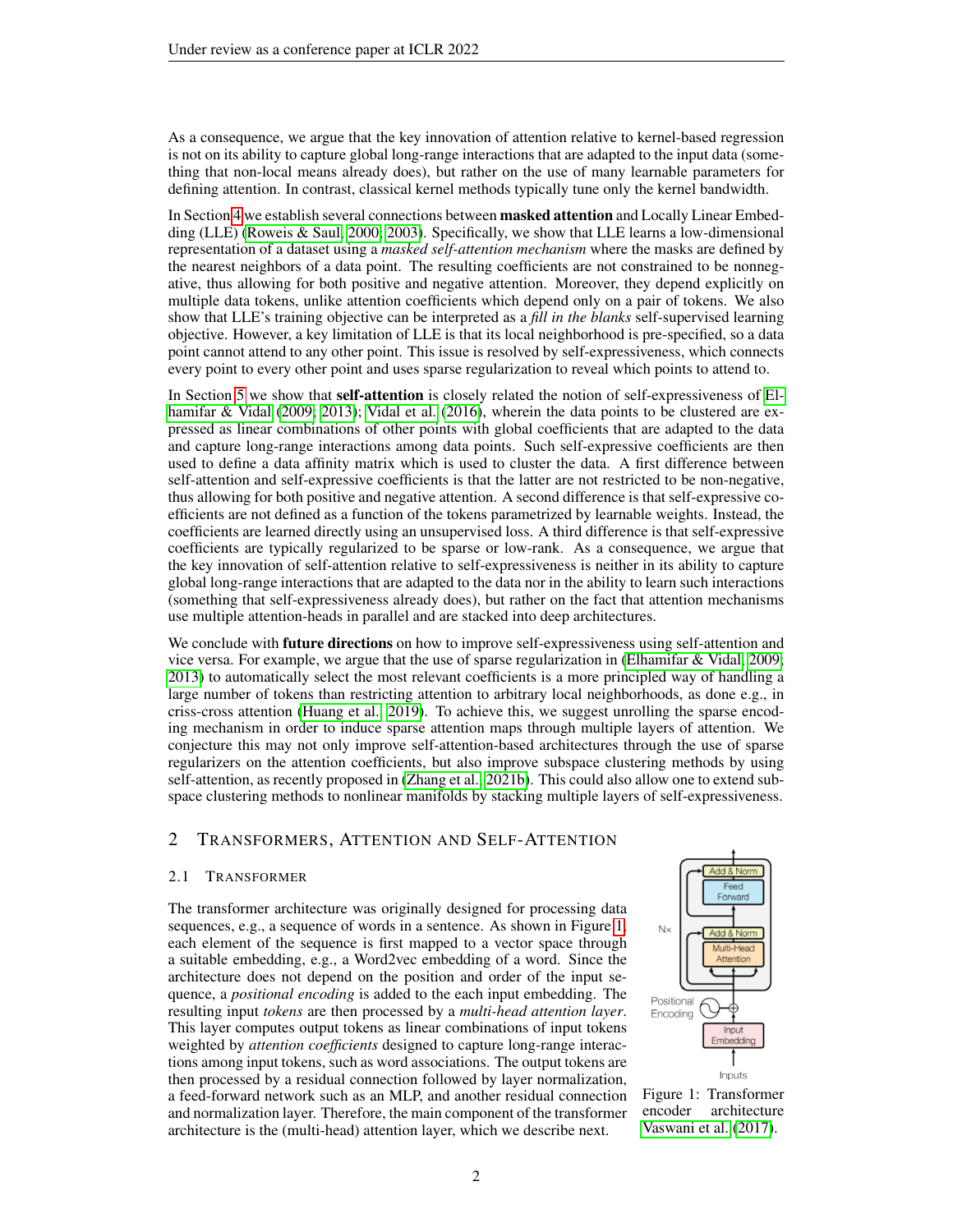#### 2.2 ATTENTION

As illustrated in Figure [2,](#page-2-0) the *attention layer* is designed to capture longrange interactions among three types of input tokens: queries, keys and values. It does so by comparing *queries* to *keys* to produce a set of *attention coefficients*, which are then used to generate linear combinations of the *values.* Specifically, let us denote the queries by matrix  $\boldsymbol{Q} = [\boldsymbol{q}_1, \dots, \boldsymbol{q}_{N_q}] \in$  $\mathbb{R}^{d \times N_q}$ , the keys by matrix  $\mathbf{K} = [\mathbf{k}_1, \dots, \mathbf{k}_{N_k}] \in \mathbb{R}^{d \times N_k}$ , and the corresponding values by matrix  $\boldsymbol{V} = [\boldsymbol{v}_1, \dots, \boldsymbol{v}_{N_k}] \in \mathbb{R}^{d_v \times N_k}$ . The attention layer computes an *attention coefficient*  $c_{ij} = \text{attn}(\boldsymbol{k}_i, \boldsymbol{q}_j) \in [0,1]$  *for each* key-query pair and returns a linear combination of the values as follows:



<span id="page-2-0"></span>Figure 2: Scaled dot product attention [Vaswani et al.](#page-10-0) [\(2017\)](#page-10-0).

$$
\mathbf{z}_j = \sum_{i=1}^{N_k} \mathbf{v}_i c_{ij} \text{ or } \mathbf{Z} = \mathbf{V}\mathbf{C}, \text{ where } \mathbf{C} = \text{attn}(\mathbf{K}, \mathbf{Q}) \in [0, 1]^{N_k \times N_q}.
$$
 (1)

Intuitively, the attention coefficient  $c_{ij}$  measures the importance of key  $k_i$  for representing query  $q_j$  and the representation  $z_j$  combines the values  $v_i$  that are most important for  $q_j$ . The are many possible choices for the attention mechanism, including additive attention, multiplicative attention and dot product attention. A common choice is *scaled dot product attention*, which applies a softmax operator to the dot product of keys and queries scaled by the square root of their dimension, i.e.:

$$
C = \text{softmax}\Big(\frac{\boldsymbol{K}^{\top}\boldsymbol{Q}}{\sqrt{d}}\Big) = \frac{\exp(\boldsymbol{k}_i^{\top}\boldsymbol{q}_j/\sqrt{d})}{\sum_i \exp(\boldsymbol{k}_i^{\top}\boldsymbol{q}_j/\sqrt{d})}.
$$
 (2)

Since the coefficients are non-negative and add up to one,  $z_j$  is a convex combination of the values.

Let us illustrate the intuition behind attention using the following (overly simplified) examples:

- 1. Suppose we would like to translate sentences from French to English. Let  $q_j$  be a feature embedding for the jth word of a sentence in French, and let  $k_i = v_i$  be an embedding for the ith word of the corresponding sentence in English. Ideally, the attention mechanism should be designed such that the coefficient  $c_{ij}$  is large ( $c_{ij} \approx 1$ ) only for key-query pairs  $(i, j)$  that correspond to the translation of French word i into English word j, in which case the output to French query  $q_j$  will be its translation into English  $z_j = v_i$ .
- 2. Suppose we are given an image-caption pair and we would like to find which regions in the image corresponds to each word in the caption. Assume we also have a collection of bounding boxes extracted from the image, e.g., using an object detector. Let the queries be feature embeddings for the words in the caption and the keys and values be CNN features extracted from the bounding boxes. Ideally, the attention mechanism should be designed such that  $c_{ij}$  is large when the box i corresponds to word j. That is, the attention mechanism is designed to tell us which regions to pay attention to for each word.

Of course, in order for multilingual word embeddings to align with each other, or for word embeddings to match image features, both features need to be mapped to a common latent space through a learnable transformation. We discuss such mappings in the next subsection in the context of selfattention, but such mapping also apply here.

# 2.3 SELF-ATTENTION

Let  $\bm{X}=[\bm{x}_1,\ldots,\bm{x}_N]\in\mathbb{R}^{D\times N}$  denote a set of data tokens, such as words or image patches. The goal of self-attention is to capture long-range interactions among such tokens. Such interactions are captured by first transforming these tokens into keys, queries and values via learnable coefficient matrices  $\check{W}_K \in \mathbb{R}^{d \times D}$ ,  $W_Q \in \mathbb{R}^{d \times D}$ , and  $W_V \in \mathbb{R}^{d_v \times d}$ , respectively, as follows:

$$
\boldsymbol{K} = W_K \boldsymbol{X} \in \mathbb{R}^{d \times N}, \quad \boldsymbol{Q} = W_Q \boldsymbol{X} \in \mathbb{R}^{d \times N}, \quad \text{and} \quad \boldsymbol{V} = W_V \boldsymbol{X} \in \mathbb{R}^{d_v \times n}.
$$
 (3)

Then, we can define a set of transformed tokens using attention, e.g.:

<span id="page-2-1"></span>
$$
Z = V \text{softmax}(K^{\top} Q / \sqrt{d}). \tag{4}
$$

Let us illustrate the intuition behind self-attention using the vision transformer (ViT) proposed in [\(Dosovitskiy et al., 2020\)](#page-9-6). As shown in Figure [2.3,](#page-2-1) the ViT divides an input image into a collection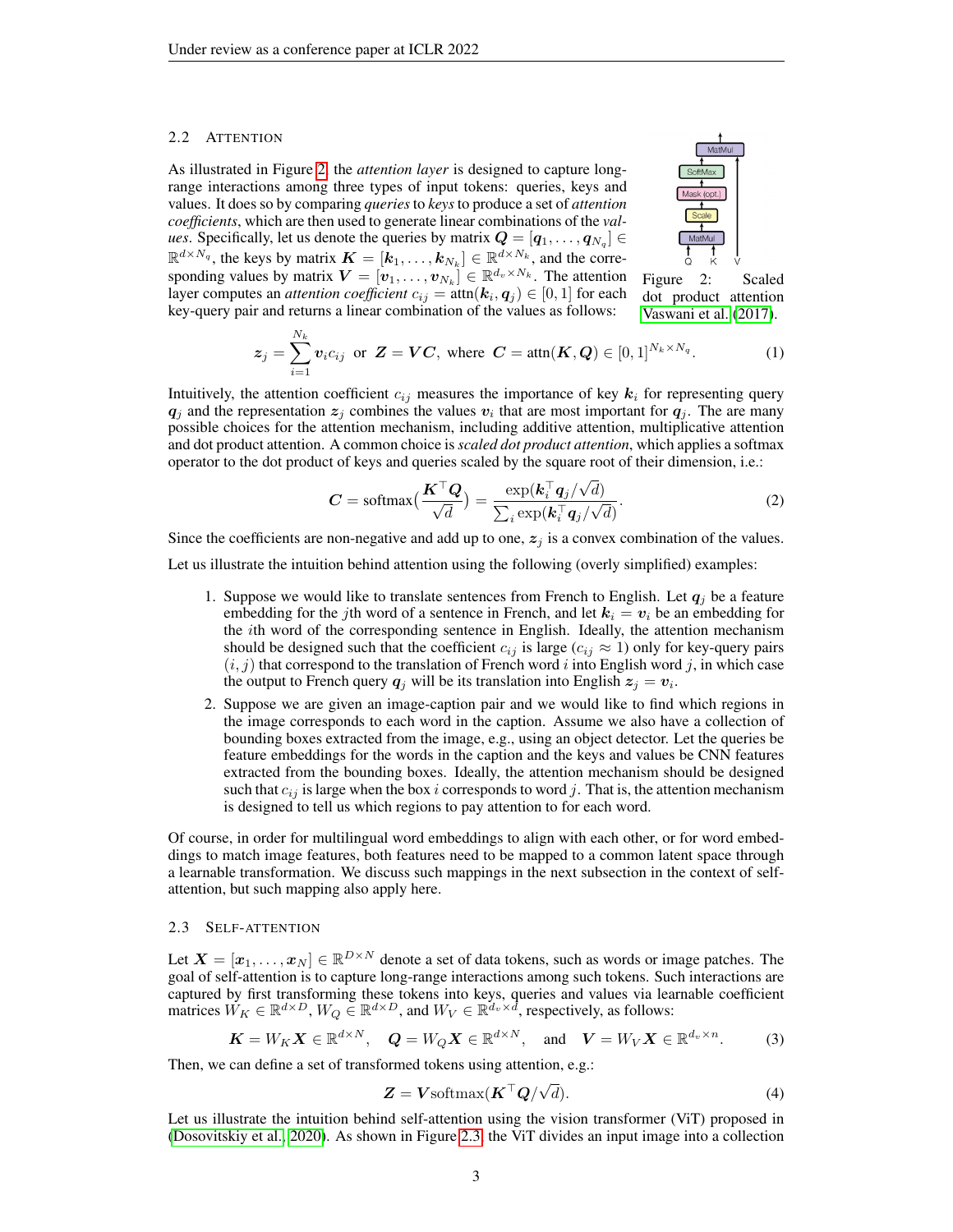of patches and maps those patches to a set of vectors via a learnable linear projection. Each projected patch is augmented with a positional encoding for the location of the patch in the image. Since ViT is designed for image classification, an additional (zero) token is added to the input of the transformer. This token is expected to capture class information and is learned during training. The transformer encoder processes all these tokens using self-attention. Specifically, new tokens are formed as linear combinations of patches weighted by attention coefficients that capture relationships among image patches. Moreover, attention coeffi-



Figure 3: ViT architecture [\(Dosovitskiy et al., 2020\)](#page-9-6).

cients relating the class token to patch tokens are expected to capture which patches to pay attention to in order to classify the image. The output class token is then passed through an MLP head to produce class probabilities. The network parameters (input class token, patch projection, self-attention weights, encoder MLP, MLP head) are learned using a cross-entropy loss for classification.

#### 2.4 MASKED ATTENTION AND SPARSE ATTENTION

As discussed in the introduction, much of the success of attention-based architectures is attributed to the fact that attention layers capture *long-range interactions* among data tokens via attention coefficients that are *global* and *adapted* to the input data at test time. However, the use of the softmax operator often leads to dense attention maps, whose computation can be both memory and computationally intensive. Moreover, in applications such as document summarization, question answering or visual grounding, the attention maps are expected to be sparse. One approach to addressing this issue is to restrict non-zero attention coefficients to certain patterns, such as the criss-cross pattern proposed in [\(Huang et al., 2019\)](#page-9-11). In the architecture shown in Figure [2,](#page-2-0) this is implemented via masks, hence the name *masked attention*. However, pre-defining local attention maps might miss important long-range interactions. As an alternative, [Martins & Astudillo](#page-10-13) [\(2016\)](#page-10-13) propose to substitute the softmax operator by a sparsemax operator, which directly induces sparse attention maps. However, it is not clear why doing so would automatically lead to selecting tokens that are more informative. This motivated [He et al.](#page-9-12) [\(2021\)](#page-9-12) to propose heuristics for combining attention maps in order to select informative tokens for fine-grained recognition. Overall, a rigorous method for inducing sparsity while maintaining the most informative long-range interactions remains elusive.

# <span id="page-3-0"></span>3 KERNEL REGRESSION, NON-LOCAL MEANS DENOISING AND ATTENTION

We begin with what arguably is one of the earliest incarnations of the idea of self-attention, namely kernel regression [\(Nadaraya, 1964;](#page-10-8) [Watson, 1964\)](#page-10-9). Interestingly, kernel regression is also at the root of a well-known image denoising algorithm, namely non-local means [\(Buades et al., 2005\)](#page-9-8), which we show is strongly connected to the vision transformer (ViT) [\(Dosovitskiy et al., 2020\)](#page-9-6).

### 3.1 KERNEL REGRESSION

The connection between attention and kernel regression was recently pointed out in [Chaudhari et al.](#page-9-2) [\(2019\)](#page-9-2); [Zhang et al.](#page-11-1) [\(2021a\)](#page-11-1). Kernel regression [\(Nadaraya, 1964;](#page-10-8) [Watson, 1964\)](#page-10-9) is a non-parametric method for fitting a function  $f:\mathcal{X}\to\overline{\mathcal{Y}}$  to samples  $\{(\bm{x}_j, \bm{y}_j)\}_{j=1}^N$  drawn from  $\mathcal{X}\times\mathcal{Y}$ , which uses a kernel density estimator to approximate the minimum-mean-squared-error predictor  $\hat{f}(x)=E(y|x)$ . Specifically, given a kernel  $\kappa : \mathcal{X} \times \mathcal{X} \to \mathbb{R}$ , [Nadaraya](#page-10-8) [\(1964\)](#page-10-9) and [Watson](#page-10-9) (1964) show that one can estimate  $f(x)$  as a weighted combination of the values of  $y_j$ , i.e.,

<span id="page-3-1"></span>
$$
f(\boldsymbol{x}) = \sum_{j=1}^{N} \alpha(\boldsymbol{x}, \boldsymbol{x}_j) \boldsymbol{y}_j = \sum_{j=1}^{N} \frac{\kappa(\boldsymbol{x}, \boldsymbol{x}_j)}{\sum_{i=1}^{N} \kappa(\boldsymbol{x}, \boldsymbol{x}_i)} \boldsymbol{y}_j.
$$
(5)

Intuitively, the weighting function  $\alpha(x, x_j)$  encodes the relevance of  $x_j$  for predicting  $f(x)$ .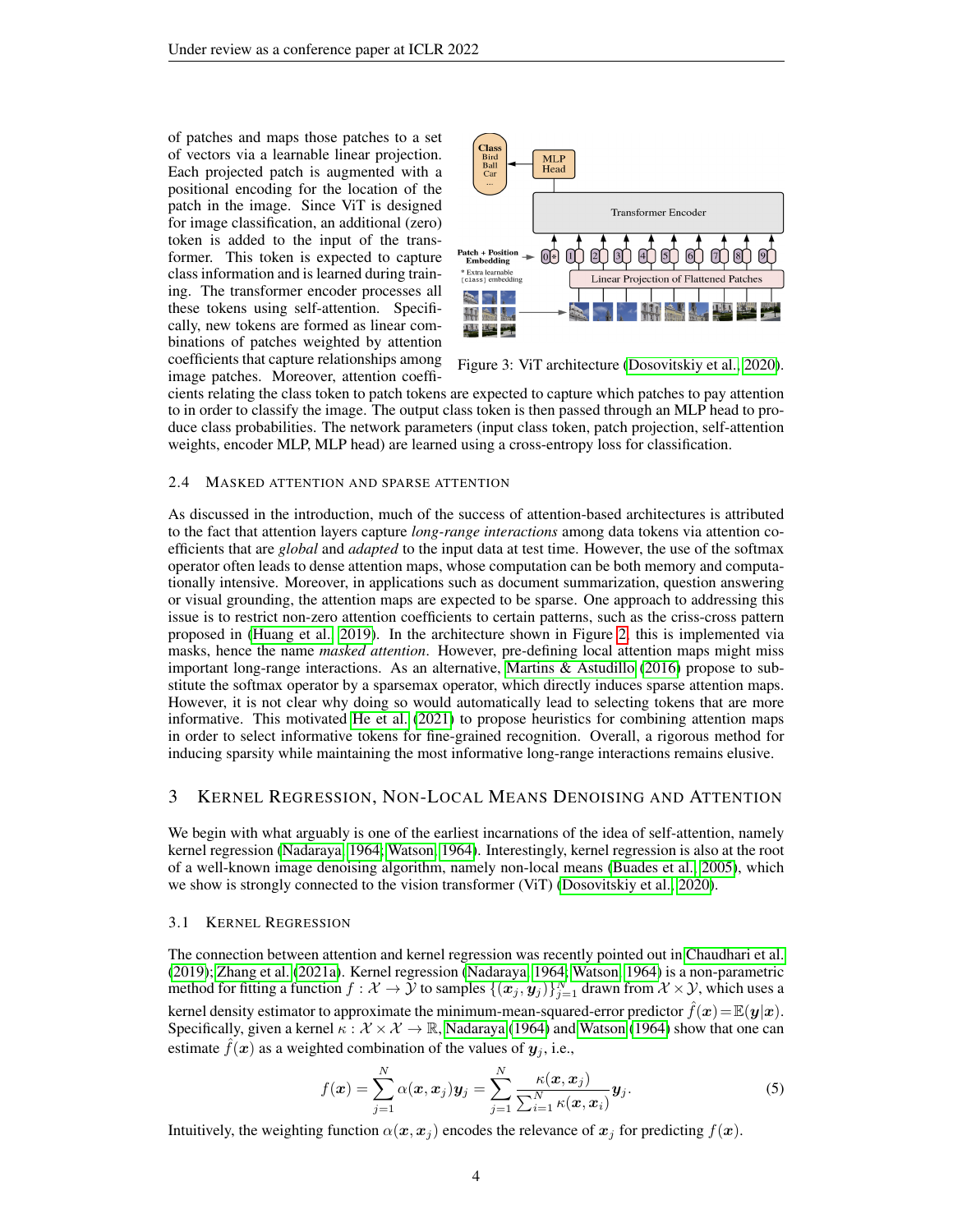When  $\kappa$  is a Gaussian kernel,  $\kappa(x, x_j) = \exp(-\frac{\|x-x_j\|_2^2}{2\sigma^2})$ , the expression in equation [5](#page-3-1) in reduces to

$$
f(\mathbf{x}) = \sum_{j=1}^{N} \frac{\exp(-\frac{\|\mathbf{x} - \mathbf{x}_j\|_2^2}{2\sigma^2})}{\sum_{i=1}^{N} \exp(-\frac{\|\mathbf{x} - \mathbf{x}_i\|_2^2}{2\sigma^2})} \mathbf{y}_j = \sum_{j=1}^{N} \text{softmax}(\frac{-\|\mathbf{x} - \mathbf{x}_j\|_2^2}{2\sigma^2}) \mathbf{y}_j.
$$
(6)

Therefore, Nadayara-Watson regression is an attention mechanism where the query is  $q = x$ , the keys are  $k_j = x_j$ , the values are  $v_j = y_j$ , and the attention function is softmax applied to minus the normalized squared distance between query and key. Further assuming that keys and queries are normalized as  $\|\hat{x}\|_2 = \|x_j\|_2 = 1$  so that  $\|\hat{x} - x_j\|_2^2 = 2(1 - x^{\top}x_j)$  yields scaled dot product attention:

$$
f(\boldsymbol{x}) = \sum_{j=1}^{N} \frac{\exp(\frac{\boldsymbol{x}^{\top} \boldsymbol{x}_{j}}{\sigma^{2}})}{\sum_{i=1}^{N} \exp(\frac{\boldsymbol{x}^{\top} \boldsymbol{x}_{i}}{\sigma^{2}})} \boldsymbol{y}_{j} = \sum_{j=1}^{N} \operatorname{softmax}(\frac{\boldsymbol{x}^{\top} \boldsymbol{x}_{j}}{2\sigma^{2}}) \boldsymbol{y}_{j}.
$$
 (7)

Despite this obvious connection, we note that kernel regression with the Gaussian kernel is a local attention mechanism that is unable to capture general long-range interactions. This is because the attention weights depend upon the distance between the key and the query, which is adapted using only one tunable parameter:  $\sigma$ . When  $\sigma$  is very small, although all pairwise interactions are computed, large interactions occur only in a local neighborhood, which results in a local attention mechanism. On the other hand, when  $\sigma$  is very large all weights are similar and we get  $f(x) \approx \frac{1}{N} \sum y_j$ , which is clearly not an effective attention mechanism. Therefore, the key advantage of attention with respect to kernel regression is that it incorporates learnable linear transformations for both key and queries. Specifically, if we let  $q = Wx$  and  $k_j = Wx_j$ , we obtain  $q^\top k_j = x^\top W^\top W x_j$ . In order for kernel regression to achieve such a learnable dot product, it would need to use a Gaussian kernel with a full covariance matrix  $\Sigma$ , and learn the resulting dot product which is given by  $x^{\top} \Sigma^{-1} x_j$ .

More generally, observe that the expression in equation [5](#page-3-1) can be used to define new attention mechanisms by choosing different kernel function  $\kappa$ . For example, the Gaussian, Laplace and Wasserstein kernels are all members of the exponential family, as they are defined as the exponential of minus a squared distance, i.e.,  $\kappa(q, k) = \exp(-\text{dist}(q, k)^2)$ . In this case, the resulting attention mechanism  $\text{attn}(q, k) = \text{softmax}(-\text{dist}(q, k)^2)$  is defined based on a notion of similarity [\(Graves et al., 2014\)](#page-9-13). On the other hand, it is not clear if all existing attention mechanisms (e.g., additive attention) can be written in terms of a kernel.

#### 3.2 NON-LOCAL MEANS DENOISING

As the name suggests, image denoising methods aim to remove noise in an mage. The most basic image denoising method is based on computing the average intensity of a set of neighboring pixels. Typically, a local Gaussian weighted average is used. Specifically, if  $x_j$  denotes the 2D coordinates of pixel j and  $y_j$  denote its intensity or RGB values, the denoised image at pixel x takes the form in equation [5.](#page-3-1) Since  $\sigma$  is typically chosen to be small (say 3-11 pixels) and Gaussian weights decay very quickly with the distance  $||x - x_j||$ , it is customary to restrict the sum in equation [5](#page-3-1) to a neighborhood of x of size  $\approx 3\sigma$ . In this case, the sum becomes a convolution with a Gaussian filter. Therefore, classical denoising is a local attention mechanism with queries and keys denoting pixel locations (i.e.,  $q_j = k_j = x_j$ ) and values denoting image intensities (i.e.,  $v_j = y_j$ ).

Non-local means introduces two key modifications to classical image denoising. First, it computes the weighted average of the intensities of all pixels, not just of a local neighborhood of  $x$ , as in equation [5.](#page-3-1) Second, it uses a Gaussian kernel based on the intensity value  $y_i$  rather than the pixel location  $x_j$ . This allows the algorithm to be non-local in that it finds other (possibly far away) pixels with similar intensities. Specifically, in its simplest form, non-local means denoises the image as

$$
f(\boldsymbol{x}) = \sum_{j=1}^{N} \frac{\exp(-\frac{\|\boldsymbol{y} - \boldsymbol{y}_j\|^2}{2\sigma^2})}{\sum_{i=1}^{N} \exp(-\frac{\|\boldsymbol{y} - \boldsymbol{y}_i\|^2}{2\sigma^2})} \boldsymbol{y}_j.
$$
(8)

Therefore, this simplified form of non-local means denoising is a self-attention mechanism with queries, keys and values denoting image brightness (i.e.,  $q_i = k_j = v_j = y_j$ ).

A slightly more general form of the non-local means algorithm computes a Gaussian kernel not on the intensities y and  $y_i$  of a single pixel, but on the intensities of patches centered at pixels x and  $x_j$ , respectively. This allows the algorithm to attend to distant patches that are similar and hence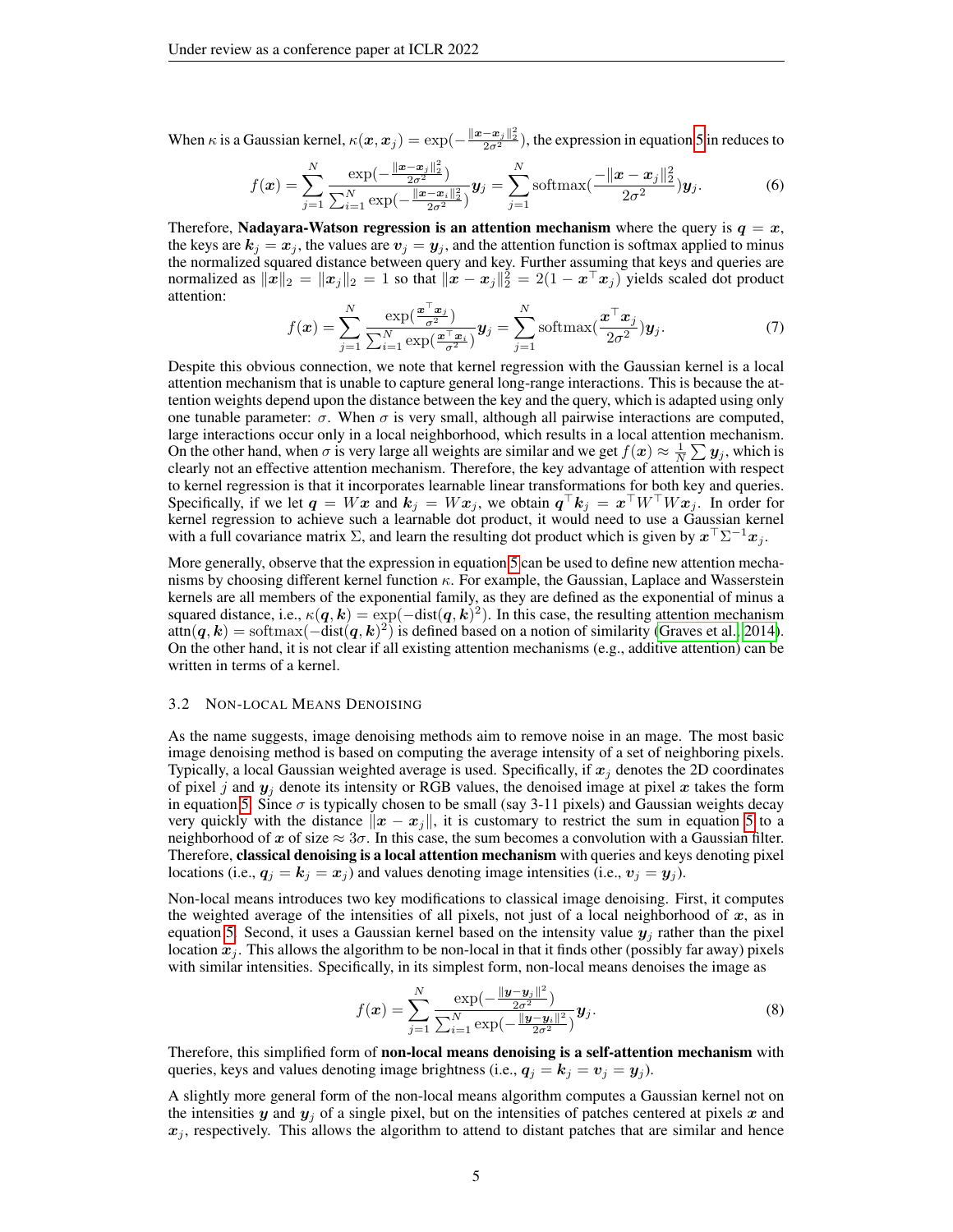useful for denoising. Therefore, non-local means denoising is an attention mechanism where the queries and keys are the intensities of image patches and the values are the intensities of the central pixel. This connection had been noted in [Wang et al.](#page-10-14) [\(2018\)](#page-10-14), but surprisingly it is not mentioned in [\(Dosovitskiy et al., 2020\)](#page-9-6). Indeed, notice that the steps of non-local means are equivalent to:

- 1. Extract a set of overlapping patches from the image.
- 2. Flatten these patches.
- 3. Apply an attention mechanism with the keys and queries being the flattened patches and the values being the intensity of their central pixel.

Therefore, non-local means denoising is closely related to the vision transformer, except that (a) there is no additional classification token, (b) the projection of patches is fixed as the identity rather than learned, (c) no positional encoding is added to the embedded patches, and (d) a single-head and single-layer self-attention mechanism is used without normalization or fully connected layers.

# <span id="page-5-0"></span>4 LOCALLY LINEAR EMBEDDING (LLE) AND LOCAL SELF-ATTENTION

In this section, we show that LLE learns a low-dimensional representation of a dataset by using a *masked local self-attention mechanism*. Specifically, we show that LLE coefficients can be interpreted as local attention weights with masks defined by the nearest neighbors. We note that LLE coefficients are not constrained to be nonnegative, thus allowing for both positive and negative attention, and LLE coefficients depend explicitly on multiple data tokens, unlike additive attention and scaled dot product which depend only on a pair of tokens (except for softmax). Finally, we show that LLE's training objective can be interpreted as a *fill in the blanks* self-supervised learning objective.

# 4.1 LOCALLY LINEAR EMBEDDING

Let us first recall that LLE aims to learn a locally-linear low-dimensional embedding  $\{y_j\}_{j=1}^N\subset\mathbb{R}^d$ of a given data set  $\{x_j\}_{j=1}^N \subset \mathbb{R}^D$ , where D is the data dimension and  $d \ll D$  is the embedding dimension. LLE computes this low-dimensional embedding by first expressing each data point  $x_j$ as an affine combination of its K-nearest neighbors, i.e., by finding coefficients  $c_{ij} \in \mathbb{R}$  such that  $x_j \approx \sum_{i \in N_j} x_i c_{ij}$  and  $\sum_{i \in N_j} c_{ij} = 1$ , where  $N_j \subset \{1, ..., N\}$  is the set of K-nearest neighbors of  $x_j$ . More specifically, LLE finds the coefficients by minimizing the reconstruction error

<span id="page-5-1"></span>
$$
\min_{\{c_{ij}\}} \sum_{j=1}^N ||\boldsymbol{x}_j - \sum_{i \in N_j} \boldsymbol{x}_i c_{ij}||_2^2 \quad \text{s.t.} \quad \sum_{i \in N_j} c_{ij} = 1 \quad \forall j = 1, ..., N. \tag{9}
$$

Once these coefficients have been found, LLE finds a low-dimensional representation that is centered at the origin, has unit covariance, and minimizes the same reconstruction error, i.e.

<span id="page-5-3"></span>
$$
\min_{\{\mathbf{y}_j\}} \sum_{j=1}^N \|\mathbf{y}_j - \sum_{i \in N_j} \mathbf{y}_i c_{ij}\|_2^2 \quad \text{s.t.} \quad \sum_{j=1}^N \mathbf{y}_j = 0 \quad \text{and} \quad \sum_{j=1}^N \mathbf{y}_j \mathbf{y}_j^\top = I. \tag{10}
$$

#### 4.2 LLE VERSUS LOCAL-ATTENTION

In order to show that LLE uses a masked local self-attention mechanism, observe that the coefficient  $c_{ij}$  in the expression  $x_j \approx \sum_{i \in N_j} x_i c_{ij}$  can be interpreted as an *attention weight* that measures the contribution of point  $x_i$  to point  $x_j$ . Specifically, note that the optimization problem in equation [9](#page-5-1) can be decoupled as N optimization problems, one for each  $x_j$ , and that the optimal coefficients for  $x_j$  are a function of the *query*  $x_j$  and the *keys*  $\{x_i\}_{i\in N_j}$ , i.e.,  $\{c_{ij}^*\}_{i\in N_j} = f(x_j, \{x_i\}_{i\in N_j})^1$  $\{c_{ij}^*\}_{i\in N_j} = f(x_j, \{x_i\}_{i\in N_j})^1$ . All other coefficients  $\{c_{ij}^*\}_{i \notin N_j}$  are set to zero, thus the K nearest neighbors define a local attention

<span id="page-5-2"></span><sup>&</sup>lt;sup>1</sup>If  $j_1, j_2, \ldots, j_K$  are the indices of the K-NN of  $\mathbf{x}_j$ ,  $\mathbf{c}_j = [c_{j_1,j}, c_{j_2,j}, \ldots, c_{j_K,j}]^\top \in \mathbb{R}^K$  is its vector of affine coefficients and  $G_j = [g_{il}^j] \in \mathbb{R}^{K \times K}$  is its local Gram matrix defined as  $g_{il}^j = (\boldsymbol{x}_i - \boldsymbol{x}_j)^\top (\boldsymbol{x}_l - \boldsymbol{x}_j)$  if  $x_i$  and  $x_j$  that are K-NN of  $x_j$ , then the optimal solution is  $c_j = \frac{G_j^{-1}1}{1.7 \cdot 10^{11}}$  $\overline{\mathbf{1}^\top G_j^{-1} \mathbf{1}}$ .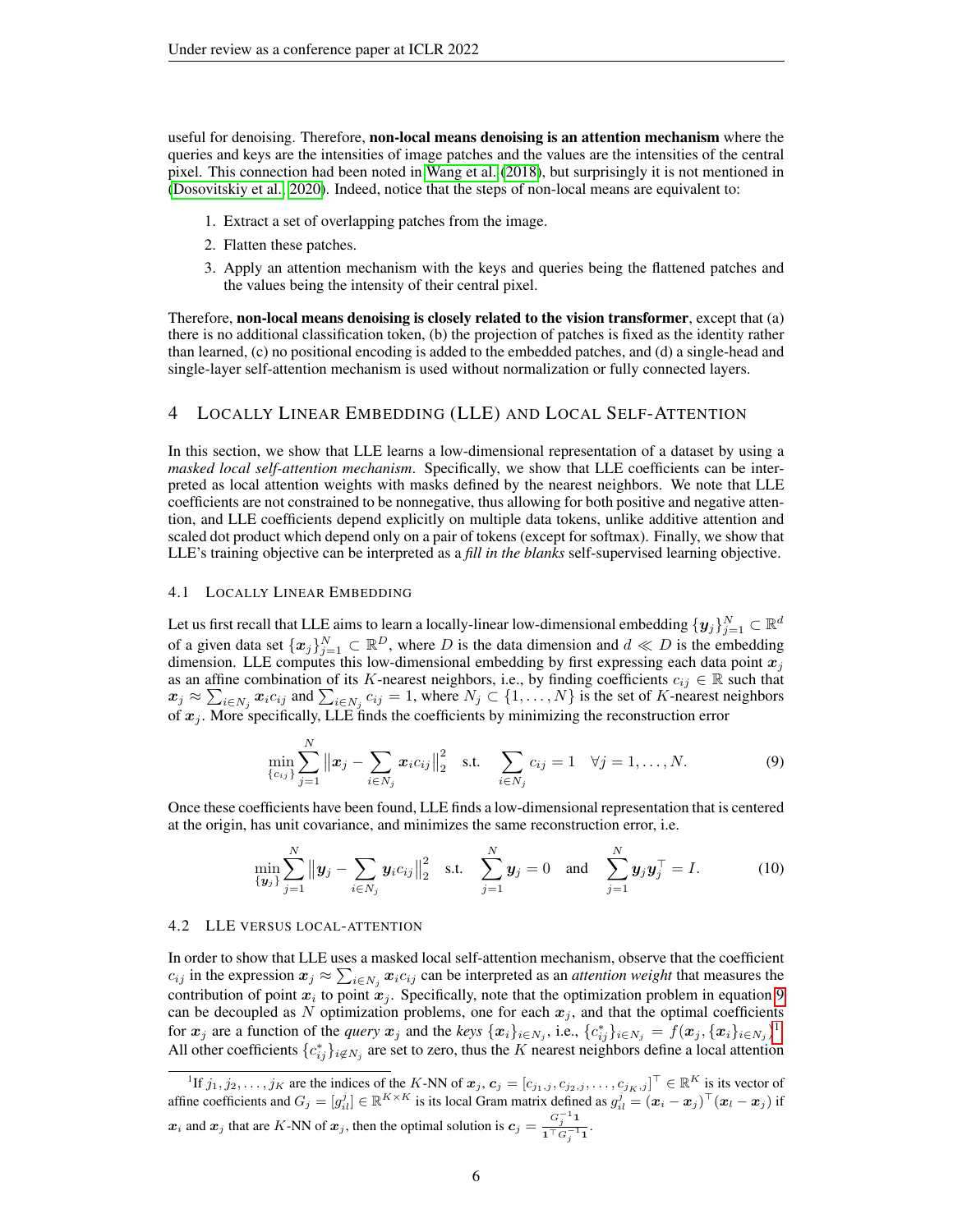mask. Note also that the constraint in equation [9](#page-5-1) ensures the weights add up to 1 without requiring a softmax post-processing. Finally, notice that the training objective in equation [9](#page-5-1) is a fill in the blanks objective, where the nearest neighbors of  $x_j, \{x_i\}_{i\in N_j}$ , are used to predict the missing token  $x_j$ .

Despite these similarities between LLE and existing attention mechanisms, there are some important differences. First, most existing attention mechanisms compute a score function applied to a single query-key pair and then apply the softmax function so that attention weights are between 0 and 1. In contrast, LLE coefficients are not constrained to be nonnegative, thus allowing for both positive and negative attention. Moreover, LLE coefficients depend on both the query and multiple keys. Another difference, perhaps the most important one, is that in most existing attention mechanisms  $c_{ij}$  is a parametrized function of the query-key pair whose weights are learned during training. In sharp contrast, LLE learns the values of  $c_{ij}$  directly, which makes it more difficult to evaluate the coefficients for new data, as the optimization problem in equation [9](#page-5-1) needs to be solved anew.

Despite these differences, we note many of the key ingredients of attention (key, query, value, mask) were already present in the original LLE formulation, albeit for different purposes. In particular, LLE is based on the idea that each query attends its  $K$  nearest neighbors by writing itself as an affine combination of such neighbors. The attention weights thus capture the local geometry of the data manifold and are hence used to find the low-dimensional embedding as per equation [10.](#page-5-3)

# <span id="page-6-0"></span>5 SUBSPACE CLUSTERING, SELF-EXPRESSIVENESS AND SELF-ATTENTION

A key limitation of LLE is that its local neighborhood is pre-specified, so a data point cannot attend to any other point. In this section we show that this issue is resolved by self-expressiveness [\(El](#page-9-9)[hamifar & Vidal, 2009;](#page-9-9) [2013;](#page-9-10) [Vidal et al., 2016\)](#page-10-12), which connects every point to every other point and uses sparse regularization to reveal which points to attend to. Specifically, we show that selfexpressiveness based subspace clustering methods such as *sparse subspace clustering* [\(Elhamifar](#page-9-9) [& Vidal, 2009;](#page-9-9) [2013;](#page-9-10) [Wang & Xu, 2013\)](#page-10-15), *low-rank subspace clustering* [\(Liu et al., 2010;](#page-10-16) [Vidal &](#page-10-17) [Favaro, 2014\)](#page-10-17), least squares regression [\(Lu et al., 2012\)](#page-10-18) and extensions [\(Wang et al., 2013\)](#page-10-19) compute a data affinity using a *global masked self-attention mechanism* where the queries, keys and values are the data points to be clustered, and the self-expressive coefficients of a data point are designed to *attend* to other points in the same subspace. We note, however, that self-expressive coefficients are not constrained to be nonnegative, thus allowing for both positive and negative attention. We also show that self-expressive coefficients are *global* in that they truly depend on multiple data points, unlike most attention mechanisms that depend only on a pair of tokens (except for softmax). Finally, we show that the subspace clustering training objective can be interpreted as a *fill in the blanks* selfsupervised learning objective where each data point is regressed with respect to all other data points.

### 5.1 SUBSPACE CLUSTERING AND SELF-EXPRESSIVENESS

Subspace clustering refers to the problem of clustering data drawn from a union of subspaces. Selfexpressiveness based methods solve this problem by expressing each data point as a linear combination of all other data points. The resulting self-expressive coefficients reveal information about which points belong to the same subspace, hence they can be used to define a suitable data affinity matrix. The clustering of the data is then obtained by applying spectral clustering to such an affinity.

More formally, let  $\bm{X}=[\bm{x}_1,\ldots,\bm{x}_N]$  be a set of points drawn from a union of  $n$  subspaces of  $\mathbb{R}^D$  of dimension  $d \ll D$  which we wish to cluster. Assume that the data from each subspace is sufficiently rich so that any d points from one group span the subspace associated to that group. Then, each data point  $x_j$  can be expressed as a linear combination of d other points in its own subspace. That is, for all  $j = 1, \ldots, N$ , there exist at most d non-zero coefficients  $c_{ij} \in \mathbb{R}$  such that:

<span id="page-6-1"></span>
$$
x_j = \sum_{i \neq j} x_i c_{ij}, \quad \text{or} \quad X = XC \text{ and } \text{diag}(C) = 0,
$$
 (11)

where  $C \in \mathbb{R}^{N \times N}$  is the matrix of coefficients. Notice that in the above constraint data points are expressed as linear combinations of each other, hence the name *self-expressiveness*.

Since our goal is to use the self-expressive coefficients to define an affinity matrix for clustering the data, ideally the coefficients should have the property that  $c_{ij} \neq 0$  only if points  $x_i$  and  $x_j$  are in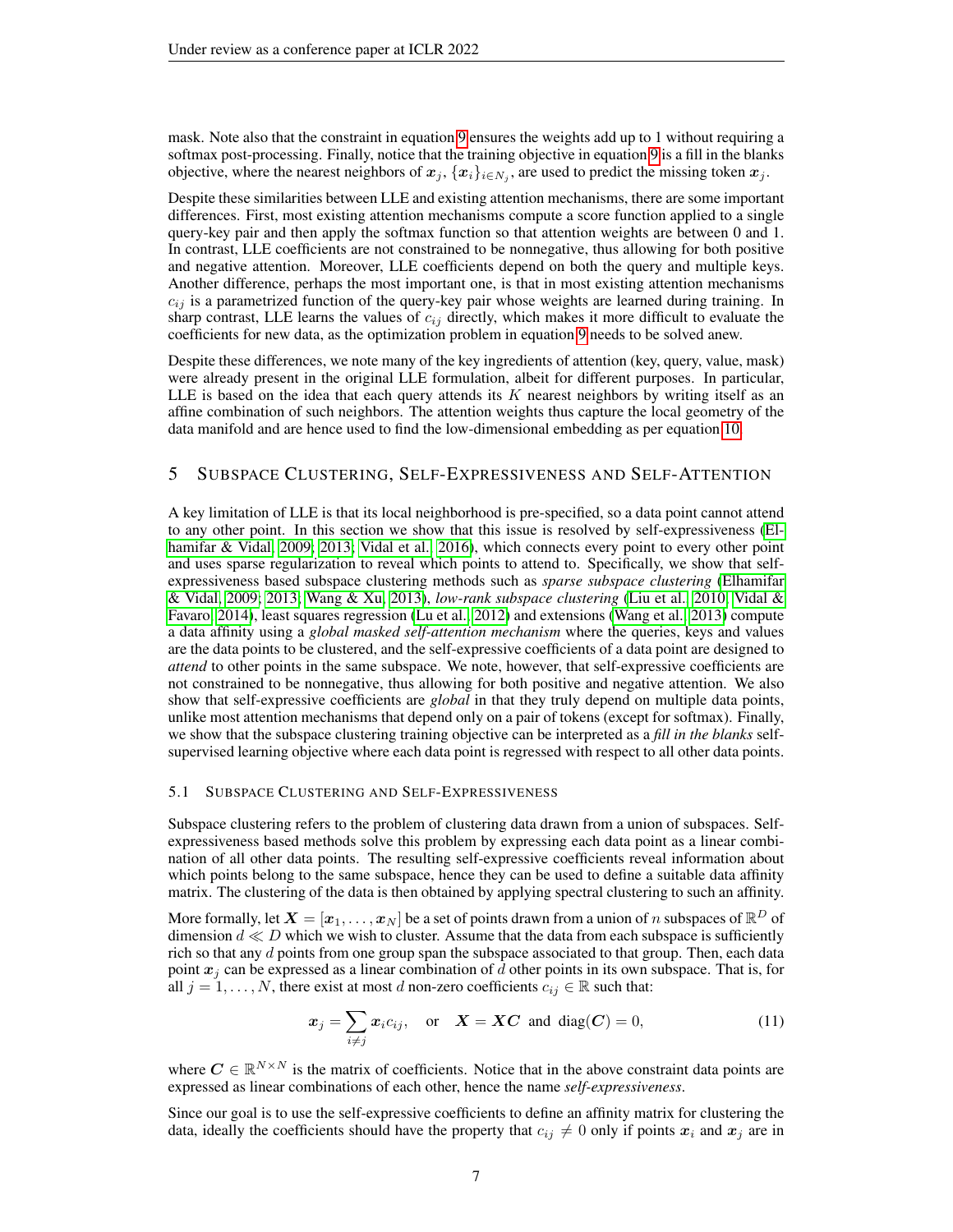the same subspace. Coefficients that satisfy such a property are guaranteed to exist since a point can always be expressed in terms of d points in its own subspace. Moreover, if  $d \ll N$ , i.e., if the subspaces are low-dimensional and the number of data points is sufficiently large, such coefficients are *sparse*. This motivates the sparse subspace clustering objective [\(Elhamifar & Vidal, 2009\)](#page-9-9)

$$
\min_{\{c_{ij}\}} \|x_j - \sum_{i \neq j} x_i c_{ij}\|_2^2 + \lambda \sum_{i \neq j} |c_{ij}|, \text{ or } \min_{\mathbf{C}: \text{diag}(\mathbf{C})=0} \|X - \mathbf{X}\mathbf{C}\|_F^2 + \lambda \|C\|_1, \qquad (12)
$$

where the first term measures how well a data point is reconstructed in terms of other data points, the second term uses  $\ell_1$  regularization to encourage sparsity, and  $\lambda > 0$  is a regularization parameter. More generally, one can use other regularizers  $\Theta$  and write the objective in terms of the matrix  $C$ 

<span id="page-7-0"></span>
$$
\min_{\mathbf{C}} \| \mathbf{X} - \mathbf{X}\mathbf{C} \|^2_F + \lambda \Theta(\mathbf{C}). \tag{13}
$$

Once the coefficients have been computed (see next subsection), it is common to select the largest nonzero coefficients to induce additional sparsity and to normalize the columns of  $C$  so that they add up to one [\(Elhamifar & Vidal, 2013\)](#page-9-10). Alternatively, once can add an  $\ell_1$ -normalization constraints to the optimization problem in equation [13,](#page-7-0) as is commonly done in affine subspace clustering [\(Elhamifar & Vidal, 2013;](#page-9-10) [Li et al., 2018;](#page-9-14) [You et al., 2019\)](#page-11-3). Interestingly, it appears that sofmax normalization of the coefficients has never used in the subspace clustering literature. Finally, given C, the data is clustered by applying spectral clustering to an affinity matrix that is often constructed by symmetrizing the absolute values of the self-expressive coefficients, i.e.,  $A = |C| + |C^*|$ .

# 5.2 SELF-EXPRESSIVE COEFFICIENTS FOR DIFFERENT REGULARIZERS

The least squares regression approach [\(Lu et al., 2012\)](#page-10-18) uses  $\Theta(C) = ||C||_F^2$  and gives a closed form solution for  $\bm{C}=(\bm{X}^\top\bm{X}+\lambda I)^{-1}\bm{X}^\top\bm{X}=\bm{V}(\Sigma^2+\lambda I)^{-1}\Sigma^2\bm{V}^\top,$  where  $\bm{X}=\bm{U}\Sigma\bm{V}^\top$  is the SVD of the data. Therefore, the self-expressive coefficient  $c_{ij} = \mathbf{v}_i^\top (\Sigma^2 + \lambda I)^{-1} \Sigma^2 \mathbf{v}_j$  is a weighted dot product of rows of V. When  $\lambda$  is large enough we get a scaled dot product of the data points

<span id="page-7-3"></span>
$$
C \approx \frac{1}{\lambda} \mathbf{X}^\top \mathbf{X}.
$$
 (14)

The low-rank subspace clustering approach [\(Liu et al., 2010;](#page-10-16) [Vidal & Favaro, 2014\)](#page-10-17) uses a nuclear norm regularizer  $\Theta(C) = ||C||_*$  to induce low-rank coefficients. The solution can be computed in closed form from the SVD of the data as  $\bm{C}=\bm{V}$ ReLU $_\lambda(\Sigma)\bm{V}^\top$ , where ReLU $_\lambda(x)=\max(x-\lambda,0).$ As before, this can be interpreted as a weighted dot product of rows of  $V$ , except that some weights can be zero to induce low-rank.

The sparse subspace clustering approach [\(Elhamifar & Vidal, 2009;](#page-9-9) [2013;](#page-9-10) [Wang & Xu, 2013\)](#page-10-15) uses the  $\ell_1$  norm  $\Theta(C) = ||C||_1$  to induce sparse coefficients. In this case, the coefficients cannot be computed in closed form. However, a common approach is to use the Iterative Shrinkage Thresh-olding Algorithm (ISTA) proposed by [\(Beck & Teboulle, 2009\)](#page-9-15), which can be written as:<sup>[2](#page-7-1)</sup>

<span id="page-7-2"></span>
$$
C_{k+1} = \text{ReLU}_{\lambda}((I - \epsilon \mathbf{X}^{\top} \mathbf{X})C_k + \epsilon \mathbf{X}^{\top} \mathbf{X}) = \text{ReLU}_{\lambda}(C_k + \epsilon \mathbf{X}^{\top} (\mathbf{X} - \mathbf{X}C_k)), \quad (15)
$$

where  $\epsilon > 0$  is a step size. We note that equation [15](#page-7-2) is the point of the departure for the unrolling approach proposed in [\(Gregor & LeCun, 2010\)](#page-9-16), which connects sparse coding with neural networks. In that approach, the iterates are interpreted as activation functions of a neural network and the linear transformations  $(I - \epsilon X^\top X)$  and  $X^\top X$  as learnable weights.

As a future research direction, we suggest further exploring the connections between sparse subspace clustering and transformers via unrolling, which we conjecture will allow us to extend subspace clustering to nonlinear manifolds through the use of (deep) multi-layer attention models. More specifically, notice that we can partially re-interpret equation [15](#page-7-2) as the update of one attention layer. This is because in equation [15,](#page-7-2) the term  $X - XC_k$  can be interpreted as applying attention  $C_k$  to input data  $X$  and then adding a (negative) residual connection with the input  $X$ . Then, the multiplication by  $X^{\top}$  in in equation [15](#page-7-2) and the ReLU nonlinearity can be interpreted as the feedforward layer of the transformer. Of course, the analogy is not perfect because the addition of  $C_k$  is not quite a residual connection.



Figure 4: Towards a sparse transformer?

<span id="page-7-1"></span><sup>&</sup>lt;sup>2</sup>We have neglected the constraint diag( $C$ ) = 0 for ease of exposition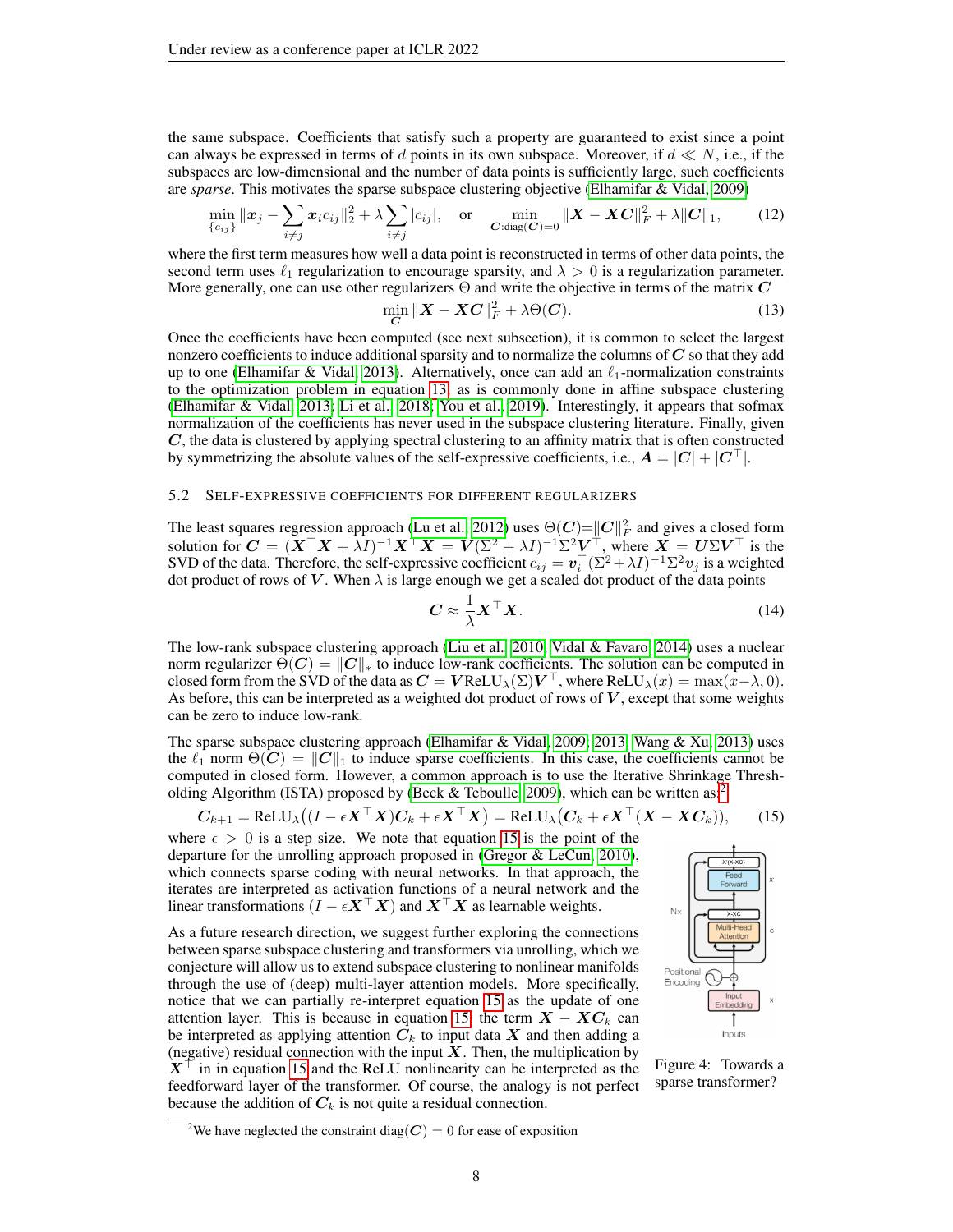#### 5.3 SELF-EXPRESSIVENESS VERSUS SELF-ATTENTION

Notice from equation [11](#page-6-1) that self-expressiveness can be interpreted as a self-attention mechanism where the query  $q_j = x_j$  is expressed as a linear combination of all values  $v_i = x_i, i = 1, \dots, N$ , with attention coefficients  $c_{ij}$  determined by the queries  $q_j = x_j$  and the keys  $k_i = x_i$ . However, we note that self-expressive coefficients (SEC) are more general than self-attention coefficients.

- 1. SEC are not restricted to be nonnegative, allowing for both positive and negative attention.
- 2. SEC are not restricted to be an explicit function of a single key-query pair. For example, the closed form solution to least squares regression has a term of the form  $(\lambda I + X^{\top} X)^{-1}$ , which makes  $c_{ij}$  a function of all key-query pairs. The only case where self-expressive coefficients yield an explicit function of a single key-query pair is when  $\lambda$  is large that as per equation [14,](#page-7-3) which resembles a scaled dot product attention.
- 3. SEC are not defined as a function of the tokens parametrized by learnable weights. Instead, the coefficients are learned directly using an unsupervised loss. This is, however, a potential disadvantage of self-expressiveness, as it makes it difficult to compute coefficients at test time. This issue is addressed in [\(Zhang et al., 2021b\)](#page-11-2) by using learnable coefficients.
- 4. SEC are typically regularized to be sparse or low-rank. We argue that the use of sparse regularization in [\(Elhamifar & Vidal, 2009;](#page-9-9) [2013\)](#page-9-10) to automatically select the most relevant coefficients is a more principled way of handling a large number of tokens than restricting attention to arbitrary local neighborhoods, e.g., in criss-cross attention [\(Huang et al., 2019\)](#page-9-11).

As a consequence, we argue that the key innovation of self-attention relative to self-expressiveness is neither in its ability to capture global long-range interactions that are adapted to the data nor in the ability to learn such interactions (something that self-expressiveness already does), but rather on the fact that attention mechanisms have been stacked into deep architectures and with multiple attentionheads in parallel. As suggested in the previous section, further exploring the connections between sparse subspace clustering and transformers via unrolling might lead to (deep) multi-layer subspace clustering models. Alternatively, one may use attention mechanisms to parametrize self-expressive coefficients, as recently suggested in [\(Zhang et al., 2021b\)](#page-11-2).

#### 5.4 SPARSE CODING AND SPARSE ATTENTION

The connections made between self-expressiveness and self-attention also suggest new directions towards improving transformers via sparse encoding. Specifically, recall that in standard sparse coding, a data point y is expressed as a sparse linear combination of dictionary atoms  $\mathbf{A} = [\mathbf{a}_1, \dots, \mathbf{a}_N]$ with coefficients  $c$  by solving the optimization problem

$$
\min_{\mathbf{c}} \|\mathbf{y} - \mathbf{A}\mathbf{c}\|_2^2 + \lambda \|\mathbf{c}\|_1. \tag{16}
$$

Reinterpreting the data point y as the query q and the dictionary A as the set of keys  $K$ , and solving the problem for multiple queries  $Q$  leads to an attention mechanism of the form

$$
Z = VC^* \quad \text{where} \quad C^* = \arg\min_{C} \|Q - KC\|_2^2 + \lambda \|C\|_1. \tag{17}
$$

Since solving a sparse coding problem can be costly, we unroll sparse coding iterates and obtain:

 $\mathbf{Z} = \mathbf{V} \mathbf{C}_K$  where  $\mathbf{C}_{k+1} = \text{ReLU}_{\lambda}((I - \epsilon \mathbf{K}^{\top} \mathbf{K})\mathbf{C}_k + \epsilon \mathbf{K}^{\top} \mathbf{Q}), k = 1, ..., K.$  (18) Observe that the update has a rather interesting structure. The term  $K^{\top}K$  is dot product selfattention, while the term  $K^{\dagger}Q$  is dot product attention. Therefore, the update equation combines standard attention and self-attention to produce a new sparse attention map.

# 6 CONCLUSIONS

We have shown that attention builds upon a long history of prior work on manifold learning and image processing, including methods such as kernel-based regression, non-local means, locally linear embedding, subspace clustering and sparse coding. In particular, we showed that many of the key ideas behind attention, such as its ability to capture global long-range interactions that are learned and adapted to the input, had already appeared in the literature. Therefore, the key innovations of attention mechanisms relative to prior art are the use of many learnable parameters, and multiple heads and layers.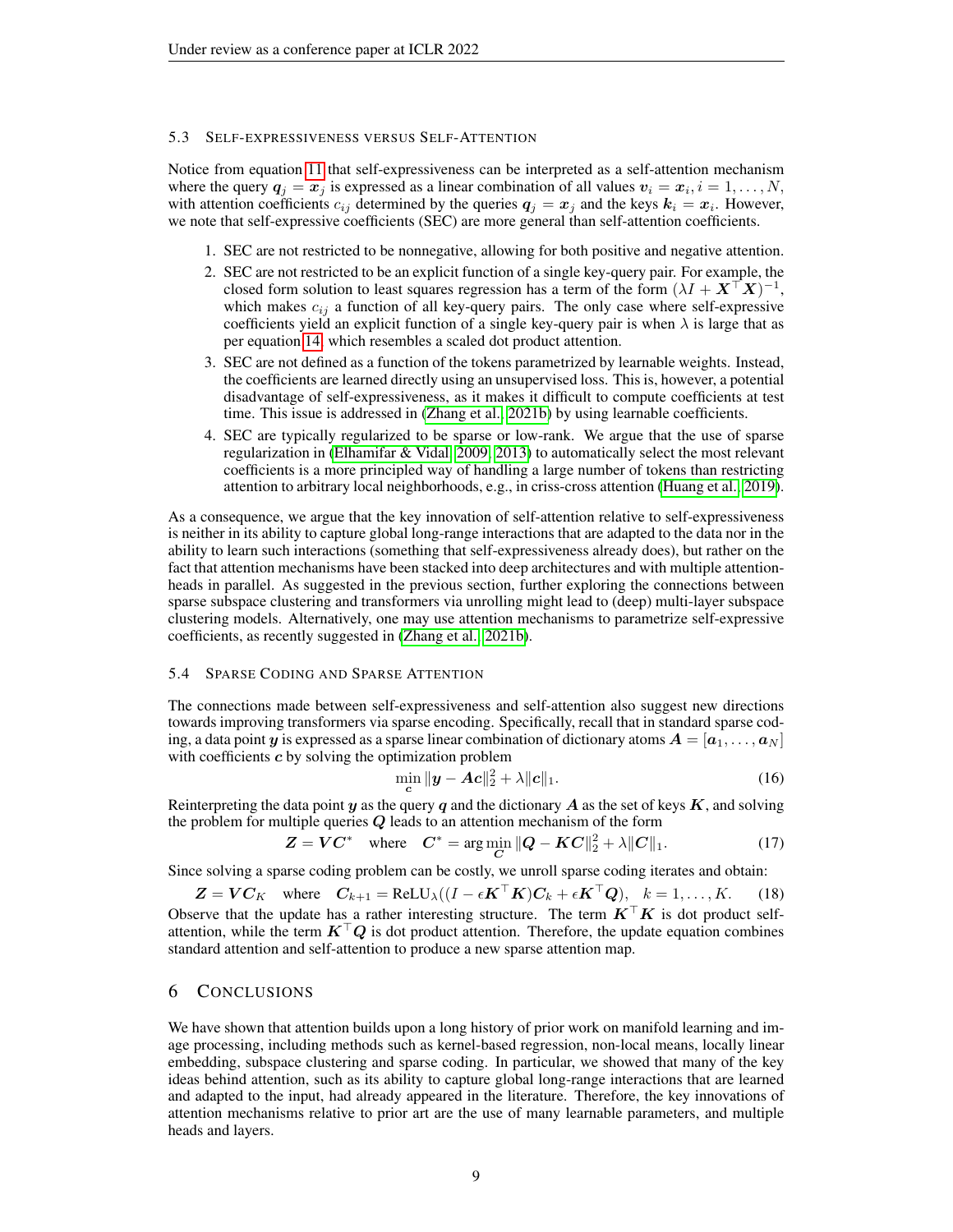Ethics Statement This work focuses on understanding the principles behind transformers and connecting it to well established topics in machine learning research. The research conducted in the framework of this work raises no ethical issues or any violations vis-a-vis the ICLR Code of Ethics.

#### **REFERENCES**

- <span id="page-9-0"></span>Dzmitry Bahdanau, Kyunghyun Cho, and Yoshua Bengio. Neural machine translation by jointly learning to align and translate. *arXiv preprint arXiv:1409.0473*, 2014.
- <span id="page-9-15"></span>A. Beck and M. Teboulle. A fast iterative shrinkage-thresholding algorithm for linear inverse problems. *SIAM Journal on Imaging Sciences*, 2(1):183–202, 2009.
- <span id="page-9-8"></span>Antoni Buades, Bartomeu Coll, and Jean-Michel Morel. A non-local algorithm for image denoising. In *IEEE Conference on Computer Vision and Pattern Recognition*, 2005.
- <span id="page-9-7"></span>Nicolas Carion, Francisco Massa, Gabriel Synnaeve, Nicolas Usunier, Alexander Kirillov, and Sergey Zagoruyko. End-to-end object detection with transformers. In *European Conference on Computer Vision*, pp. 213–229. Springer, 2020.
- <span id="page-9-2"></span>Sneha Chaudhari, Varun Mithal, Gungor Polatkan, and Rohan Ramanath. An attentive survey of attention models. *arXiv preprint arXiv:1904.02874*, 2019.
- <span id="page-9-1"></span>Jacob Devlin, Ming-Wei Chang, Kenton Lee, and Kristina Toutanova. Bert: Pre-training of deep bidirectional transformers for language understanding. *arXiv preprint arXiv:1810.04805*, 2018.
- <span id="page-9-6"></span>Alexey Dosovitskiy, Lucas Beyer, Alexander Kolesnikov, Dirk Weissenborn, Xiaohua Zhai, Thomas Unterthiner, Mostafa Dehghani, Matthias Minderer, Georg Heigold, Sylvain Gelly, et al. An image is worth 16x16 words: Transformers for image recognition at scale. *arXiv preprint arXiv:2010.11929*, 2020.
- <span id="page-9-9"></span>Ehsan Elhamifar and René Vidal. Sparse subspace clustering. In *IEEE Conference on Computer Vision and Pattern Recognition*, pp. 2790–2797, 2009.
- <span id="page-9-10"></span>Ehsan Elhamifar and René Vidal. Sparse subspace clustering: Algorithm, theory, and applications. *IEEE Transactions on Pattern Analysis and Machine Intelligence*, 35(11):2765–2781, 2013.
- <span id="page-9-3"></span>Andrea Galassi, Marco Lippi, and Paolo Torroni. Attention in natural language processing. *IEEE Transactions on Neural Networks and Learning Systems*, 2020.
- <span id="page-9-4"></span>Siddhant Garg, Thuy Vu, and Alessandro Moschitti. Tanda: Transfer and adapt pre-trained transformer models for answer sentence selection. In *Proceedings of the AAAI Conference on Artificial Intelligence*, volume 34, pp. 7780–7788, 2020.
- <span id="page-9-13"></span>Alex Graves, Greg Wayne, and Ivo Danihelka. Neural turing machines. *arXiv preprint arXiv:1410.5401*, 2014.
- <span id="page-9-16"></span>K. Gregor and Y. LeCun. Learning fast approximations of sparse coding. In *International Conference on Machine Learning*, pp. 399–406. Omnipress, 2010.
- <span id="page-9-12"></span>Ju He, Jie-Neng Chen, Shuai Liu, Adam Kortylewski, Cheng Yang, Yutong Bai, Changhu Wang, and Alan Yuille. Transfg: A transformer architecture for fine-grained recognition. *arXiv preprint arXiv:2103.07976*, 2021.
- <span id="page-9-11"></span>Zilong Huang, Xinggang Wang, Lichao Huang, Chang Huang, Yunchao Wei, and Wenyu Liu. Ccnet: Criss-cross attention for semantic segmentation. In *Proceedings of the IEEE/CVF International Conference on Computer Vision*, pp. 603–612, 2019.
- <span id="page-9-5"></span>Salman Khan, Muzammal Naseer, Munawar Hayat, Syed Waqas Zamir, Fahad Shahbaz Khan, and Mubarak Shah. Transformers in vision: A survey. *arXiv preprint arXiv:2101.01169*, 2021.
- <span id="page-9-14"></span>Chun-Guang Li, Chong You, and Rene Vidal. On geometric analysis of affine sparse subspace ´ clustering. *IEEE Journal on Selected Topics in Signal Processing*, 12(6):1520–1533, 2018.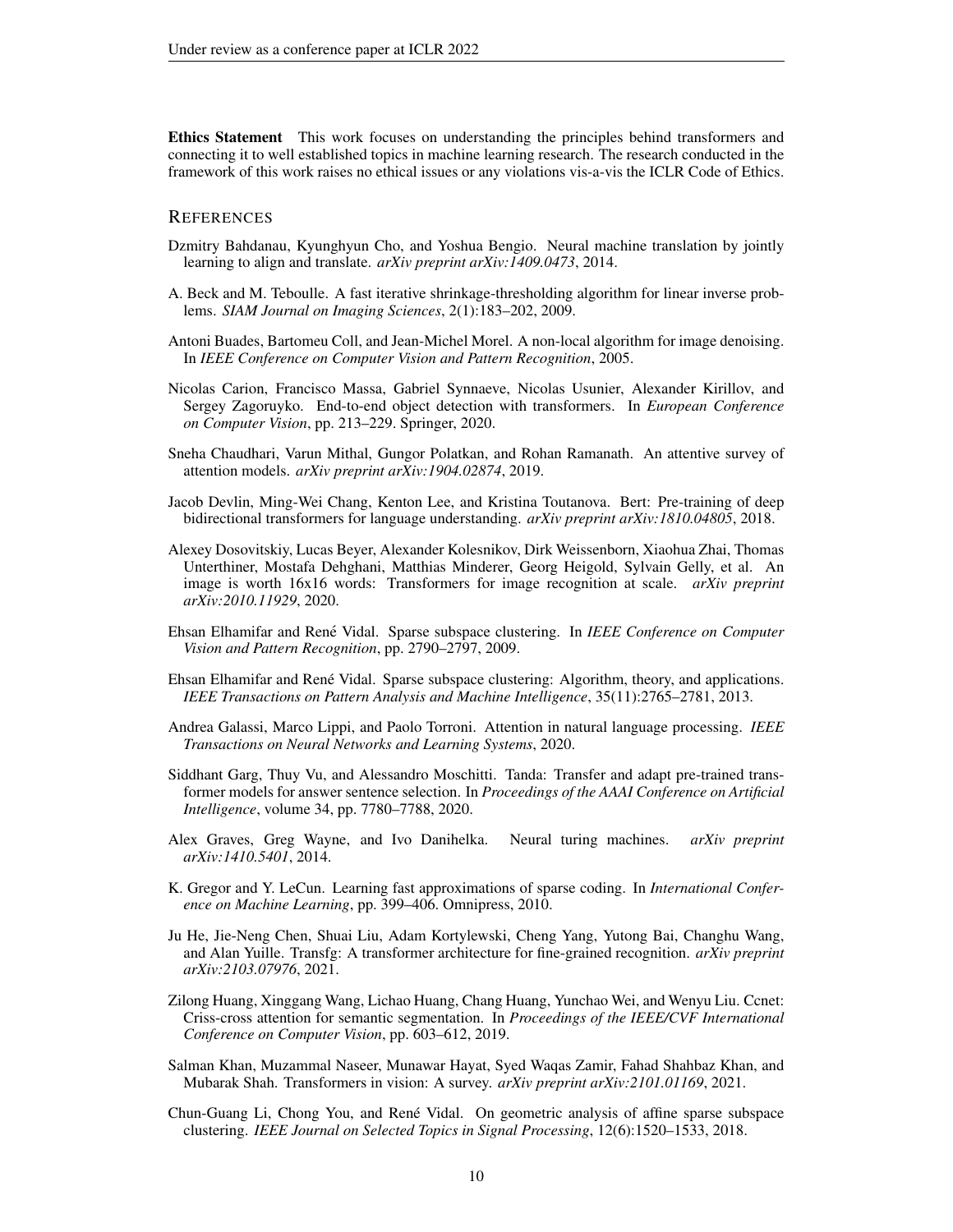- <span id="page-10-16"></span>Guangcan Liu, Zhouchen Lin, and Yingrui Yu. Robust subspace segmentation by low-rank representation. In *International Conference on Machine Learning*, pp. 663–670, 2010.
- <span id="page-10-3"></span>Yinhan Liu, Myle Ott, Naman Goyal, Jingfei Du, Mandar Joshi, Danqi Chen, Omer Levy, Mike Lewis, Luke Zettlemoyer, and Veselin Stoyanov. Roberta: A robustly optimized bert pretraining approach. *arXiv preprint arXiv:1907.11692*, 2019.
- <span id="page-10-18"></span>Can-Yi Lu, Hai Min, Zhong-Qiu Zhao, Lin Zhu, De-Shuang Huang, and Shuicheng Yan. Robust and efficient subspace segmentation via least squares regression. In *European Conference on Computer Vision*, pp. 347–360, 2012.
- <span id="page-10-13"></span>Andre Martins and Ramon Astudillo. From softmax to sparsemax: A sparse model of attention and multi-label classification. In *International conference on machine learning*, pp. 1614–1623. PMLR, 2016.
- <span id="page-10-8"></span>Elizbar A Nadaraya. On estimating regression. *Theory of Probability & Its Applications*, 9(1): 141–142, 1964.
- <span id="page-10-5"></span>Myle Ott, Sergey Edunov, David Grangier, and Michael Auli. Scaling neural machine translation. *arXiv preprint arXiv:1806.00187*, 2018.
- <span id="page-10-1"></span>Alec Radford, Karthik Narasimhan, Tim Salimans, and Ilya Sutskever. Improving language understanding by generative pre-training (2018), 2018.
- <span id="page-10-2"></span>Alec Radford, Jeffrey Wu, Rewon Child, David Luan, Dario Amodei, Ilya Sutskever, et al. Language models are unsupervised multitask learners. *OpenAI blog*, 1(8):9, 2019.
- <span id="page-10-4"></span>Colin Raffel, Noam Shazeer, Adam Roberts, Katherine Lee, Sharan Narang, Michael Matena, Yanqi Zhou, Wei Li, and Peter J Liu. Exploring the limits of transfer learning with a unified text-to-text transformer. *arXiv preprint arXiv:1910.10683*, 2019.
- <span id="page-10-10"></span>S. Roweis and L. Saul. Nonlinear dimensionality reduction by locally linear embedding. *Science*, 290(5500):2323–2326, 2000.
- <span id="page-10-11"></span>S. Roweis and L. Saul. Think globally, fit locally: Unsupervised learning of low dimensional manifolds. *Journal of Machine Learning Research*, 4:119–155, 2003.
- <span id="page-10-7"></span>Weijie Su, Xizhou Zhu, Yue Cao, Bin Li, Lewei Lu, Furu Wei, and Jifeng Dai. Vl-bert: Pre-training of generic visual-linguistic representations. *arXiv preprint arXiv:1908.08530*, 2019.
- <span id="page-10-6"></span>Hao Tan and Mohit Bansal. Lxmert: Learning cross-modality encoder representations from transformers. *arXiv preprint arXiv:1908.07490*, 2019.
- <span id="page-10-0"></span>Ashish Vaswani, Noam Shazeer, Niki Parmar, Jakob Uszkoreit, Llion Jones, Aidan N Gomez, Łukasz Kaiser, and Illia Polosukhin. Attention is all you need. In *Neural Information Processing Systems*, pp. 5998–6008, 2017.
- <span id="page-10-17"></span>René Vidal and Paolo Favaro. Low rank subspace clustering (LRSC). Pattern Recognition Letters, 43:47–61, 2014.
- <span id="page-10-12"></span>Rene Vidal, Yi Ma, and Shankar Sastry. ´ *Generalized Principal Component Analysis*. Springer Verlag, 2016.
- <span id="page-10-14"></span>Xiaolong Wang, Ross Girshick, Abhinav Gupta, and Kaiming He. Non-local neural networks. In *Proceedings of the IEEE Conference on Computer Vision and Pattern Recognition (CVPR)*, June 2018.
- <span id="page-10-15"></span>Yu-Xiang Wang and Huan Xu. Noisy sparse subspace clustering. In *International Conference on Machine Learning*, pp. 89–97, 2013.
- <span id="page-10-19"></span>Yu-Xiang Wang, Huan Xu, and Chenlei Leng. Provable subspace clustering: When LRR meets SSC. In *Neural Information Processing Systems*, 2013.
- <span id="page-10-9"></span>Geoffrey S Watson. Smooth regression analysis. *Sankhyā: The Indian Journal of Statistics, Series A*, pp. 359–372, 1964.